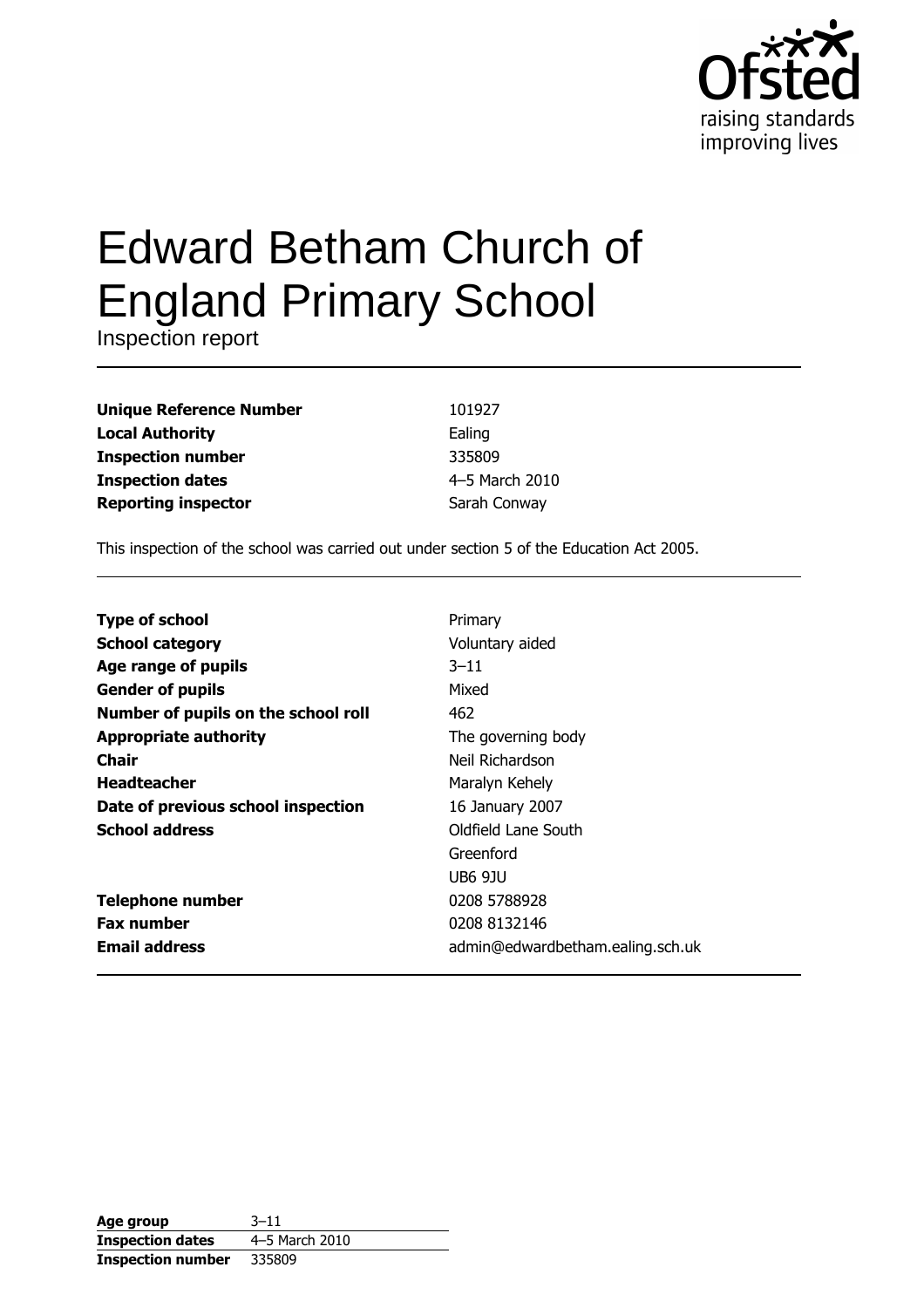The Office for Standards in Education, Children's Services and Skills (Ofsted) regulates and inspects to achieve excellence in the care of children and young people, and in education and skills for learners of all ages. It regulates and inspects childcare and children's social care, and inspects the Children and Family Court Advisory Support Service (Cafcass), schools, colleges, initial teacher training, work-based learning and skills training, adult and community learning, and education and training in prisons and other secure establishments. It rates council children's services, and inspects services for looked after children, safequarding and child protection.

Further copies of this report are obtainable from the school. Under the Education Act 2005, the school must provide a copy of this report free of charge to certain categories of people. A charge not exceeding the full cost of reproduction may be made for any other copies supplied.

If you would like a copy of this document in a different format, such as large print or Braille, please telephone 08456 404045, or email enquiries@ofsted.gov.uk.

You may copy all or parts of this document for non-commercial educational purposes, as long as you give details of the source and date of publication and do not alter the documentation in any way.

Royal Exchange Buildings St Ann's Square Manchester M2 7LA T: 08456 404045 Textphone: 0161 618 8524 E: enquiries@ofsted.gov.uk W: www.ofsted.gov.uk © Crown copyright 2010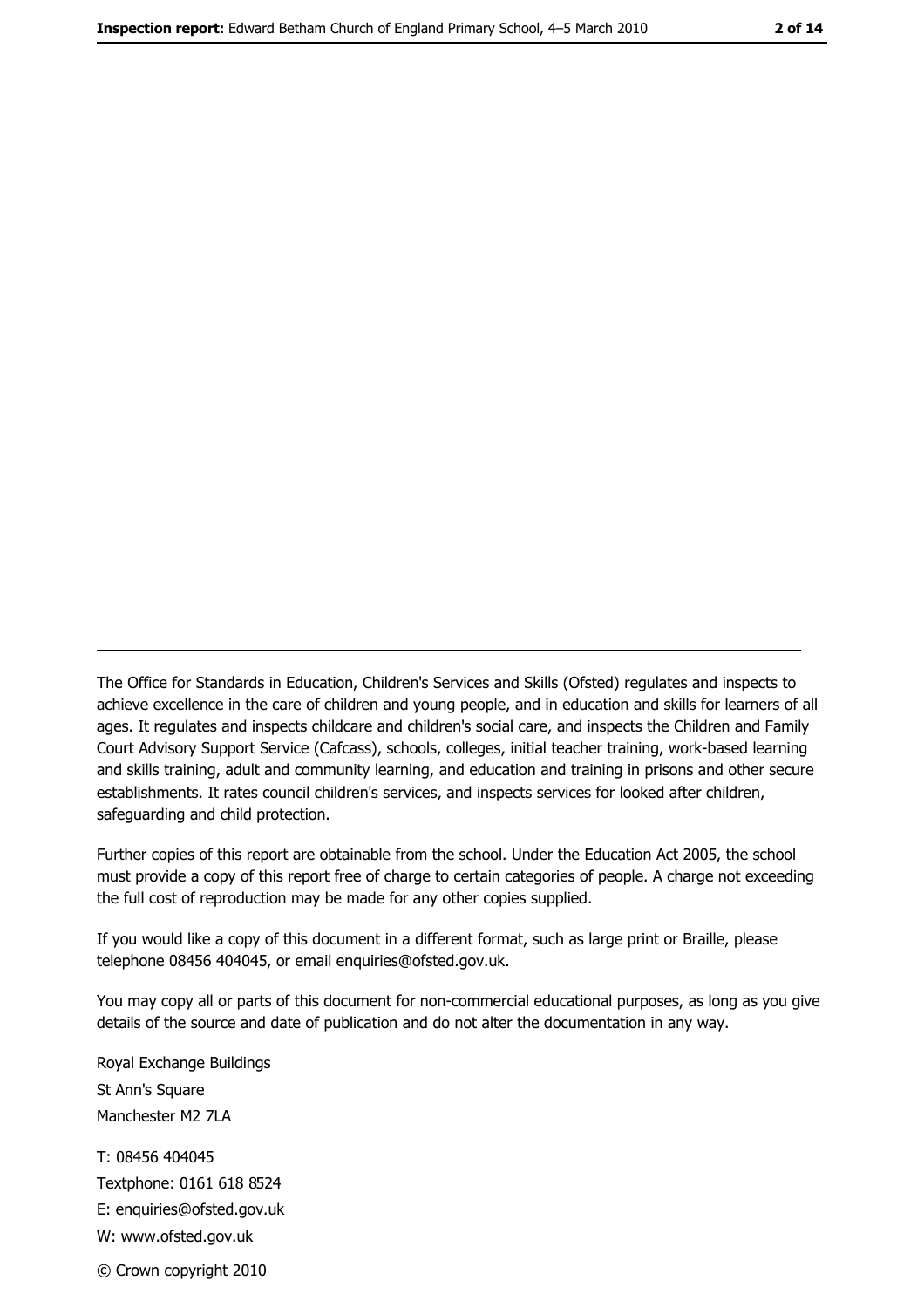# **Introduction**

This inspection was carried out by four additional inspectors. Inspectors visited 20 lessons or part lessons and saw 18 teachers. Meetings were held with pupils, parents, staff and the chair of governors. Inspectors observed the school's work, and looked at school policies, monitoring records, minutes of governing body meetings and 74 parent questionnaires, together with questionnaires completed by staff and pupils.

The inspection team reviewed many aspects of the school's work. It looked in detail at the:

- progress and attainment of current higher- and lower-ability groups across the  $\blacksquare$ school
- quality of teaching in Key Stage 1 and the extent to which pupils were involved in  $\blacksquare$ monitoring their own progress
- effectiveness of leadership and management, particularly systems for monitoring,  $\blacksquare$ self-evaluation and planning for improvement.

# Information about the school

Edward Betham is a larger than average primary school on a split site. On one side of the road, children in the Early Years Foundation Stage are provided for in Nursery and Reception Classes, and share the site with Key Stage 1. Key Stage 2 classes are on the other side of the road. The large majority of pupils are from a diverse range of minority ethnic backgrounds. Many of these pupils come from homes where English is not the first language, but few are at an early stage of learning English. The school has a broadly average proportion of pupils who have special educational needs and/or disabilities. Their range of needs includes problems with speech, language and communication. The proportion of pupils eligible for free school meals is below average. The school has been awarded the Sport England Activemark and has national Healthy Schools status.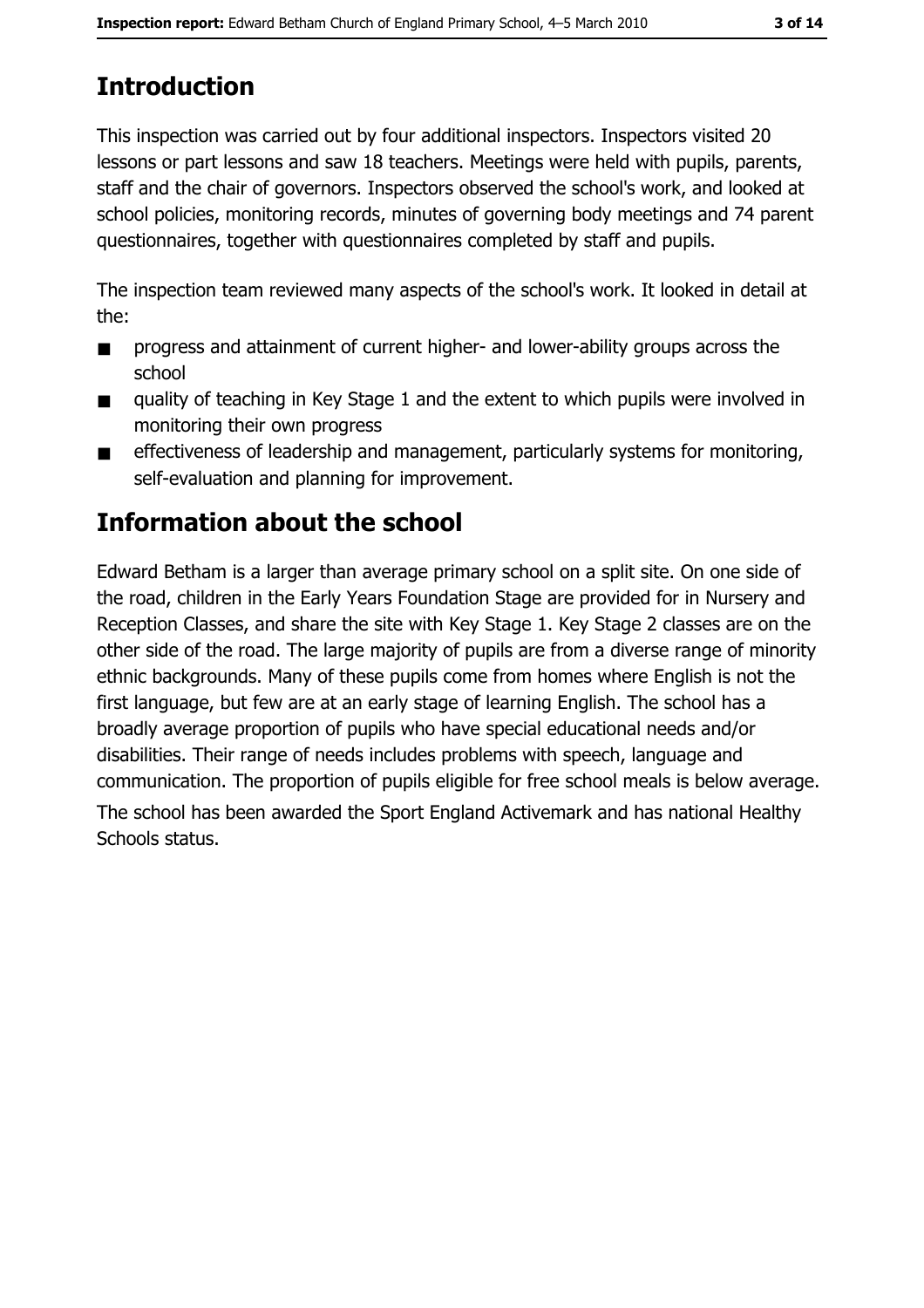4 of 14

Inspection grades: 1 is outstanding, 2 is good, 3 is satisfactory, and 4 is inadequate Please turn to the glossary for a description of the grades and inspection terms

# **Inspection judgements**

# Overall effectiveness: how good is the school?

### The school's capacity for sustained improvement

# **Main findings**

Parents and carers and pupils are accurate in their views that Edward Betham is a good school. It is a very safe and attractive environment, much enhanced by the high-quality artwork pupils have produced and effective use of displays by teachers to help pupils with their learning. Pupils are overwhelmingly positive about school and feel safe, with one commenting. 'I love my school... and it supports me when I feel uncomfortable or worried'. Pupils' behaviour when moving around school is good and they are eager to do well which contributes to their good achievement and personal development. They are welcoming and polite to visitors and keen to take on responsibilities within the school. These positive attributes, alongside the above average standards they attain, ensure pupils are well prepared for the next stage of their education.

Children start in Nursery with levels of skills below those typically expected for their age and progress well in the Early Years Foundation Stage because provision is good. Teachers have an accurate understanding of pupils' different levels of ability and work hard together to ensure the curriculum meets pupils' needs so that all pupils including those who have special educational needs and/or disabilities make good progress. Pupils make faster progress in upper Key Stage 2 where a variety of activities is planned to take account of the range of pupils' needs. The pace of teaching is slower in some classes lower down in the school where teachers spend too much time talking to pupils so that they lose concentration and their progress slows.

Pupils feel safe and attend regularly. Their understanding of e-safety is outstanding. Effective pastoral care and good guidance and support ensure that all pupils develop well and learn confidently regardless of their individual circumstances or difficulties. The curriculum is well organised and informed by accurate assessment so that it contributes strongly to the good progress pupils make. Older pupils routinely check each other's work and monitor their own progress against targets. This, combined with the detailed quidance pupils receive from their teachers showing how well they have done and pointing out what they need to do next to improve their writing, are significant factors in the very good progress they make in literacy. The quality of quidance is less effective in numeracy and there are fewer opportunities for pupils to practise skills learnt in numeracy elsewhere in the curriculum.

The school is a very harmonious community and pupils from a range of different backgrounds get on well together and respect each other's traditions and beliefs. Links within the school community and internationally are strong but links further afield in this country are less developed.

Governors and senior leaders have an accurate view of the school's strengths and

| 2 |  |
|---|--|
| 7 |  |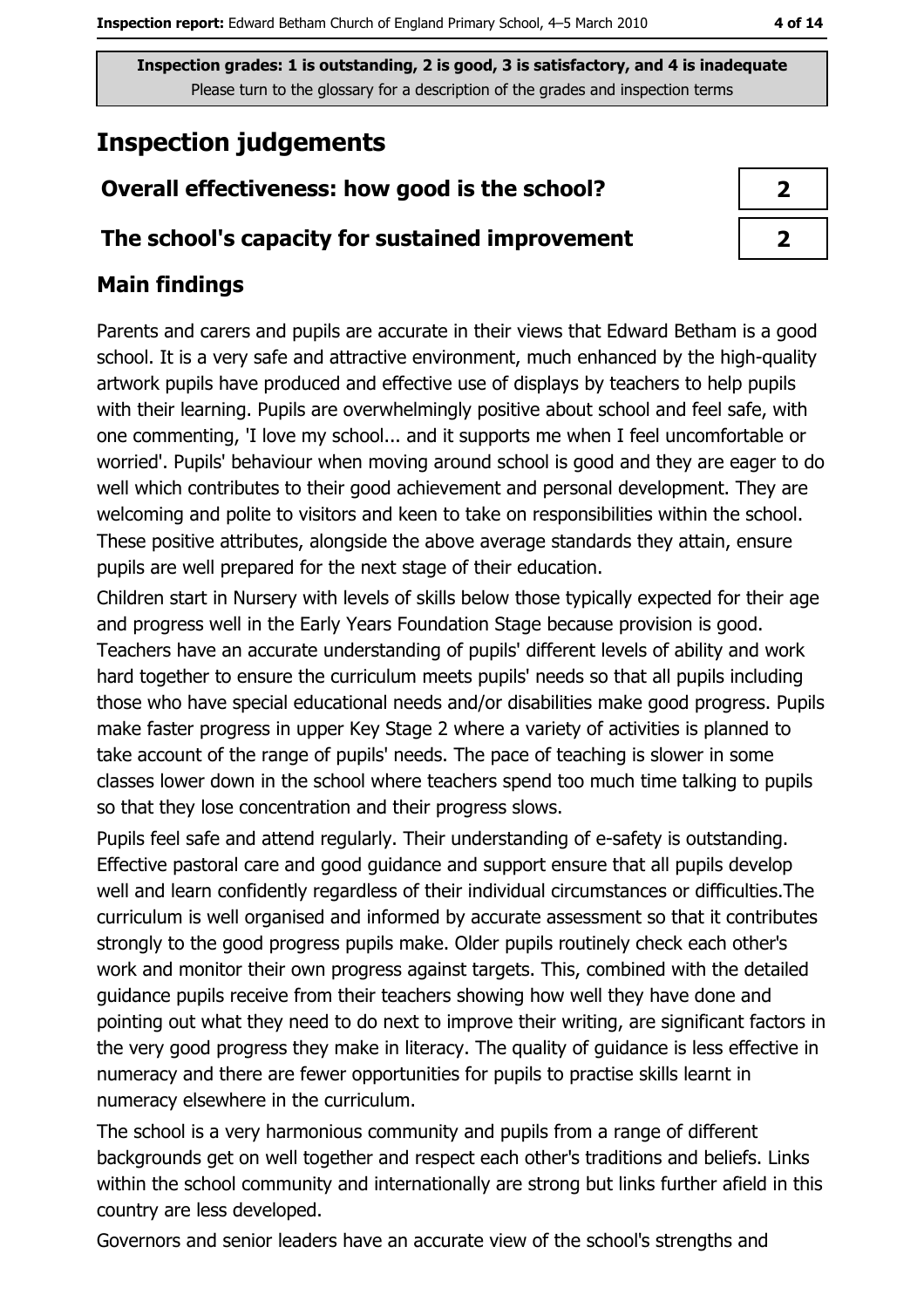weaknesses. Firm and successful action has been taken to address deficiencies highlighted in the last inspection and there are systematic processes in place to ensure ongoing review of the school's performance. The rigorous and regular monitoring by the headteacher and senior leaders of pupil progress across the school ensures there are no differences in the progress made by different groups of pupils. The dip in performance in 2008 has been addressed and scrutiny of pupils' work, teachers' assessments and lesson observations during this inspection show that by Year 6 standards in English are well above average, and in mathematics are rising and above average. This confirms the school's good capacity for future improvement.

## What does the school need to do to improve further?

- Raise the quality of teaching and learning in younger classes from satisfactory to  $\blacksquare$ good by ensuring that pupils are more actively engaged in lessons.
- Raise attainment in numeracy to the level of that of literacy by:  $\blacksquare$ 
	- ensuring the quality of quidance that pupils receive in numeracy matches that in literacy
	- providing more opportunities for pupils to use the skills they have learnt in numeracy lessons elsewhere in the curriculum.
- Ensure that more is done to extend pupils' understanding of the diverse communities in other areas of the United Kingdom.

# **Outcomes for individuals and groups of pupils**

Evidence collected during the inspection matched the school's detailed and accurate assessments that by Year 6 pupils' attainment in English is high, and is above average in mathematics. Tracking information and scrutiny of pupils' work in books show that all pupils in Year 2 and 6 are making good progress based on their starting points and some are already achieving the higher levels in numeracy and literacy because of good teaching. Pupils who have special educational needs and/or disabilities and those learning to speak English as an additional language receive good support and are also making good progress.

Pupils achieve well and learn effectively because they are happy at school and want to succeed. Their enjoyment is evident in the way they settle quickly, listen attentively and respond to teachers' questioning. They find learning especially exciting when they have opportunities to share their ideas in groups and engage in lively question and answer sessions. When asked probing questions, for example in one numeracy lesson, where pupils were calculating the size of angles between the hands of a clock, they enthusiastically explained the different methods they had used. In such lessons, there was a buzz of excitement because the teacher secured a fast pace, ensuring no time was wasted. As a result, everyone was involved and pupils were eager to complete tasks quickly and accurately. When pupils are expected to listen for long periods of time, tasks are not sufficiently matched to pupils' needs; where some restless behaviour is not addressed promptly, pupils lose concentration and progress slows.

 $\overline{2}$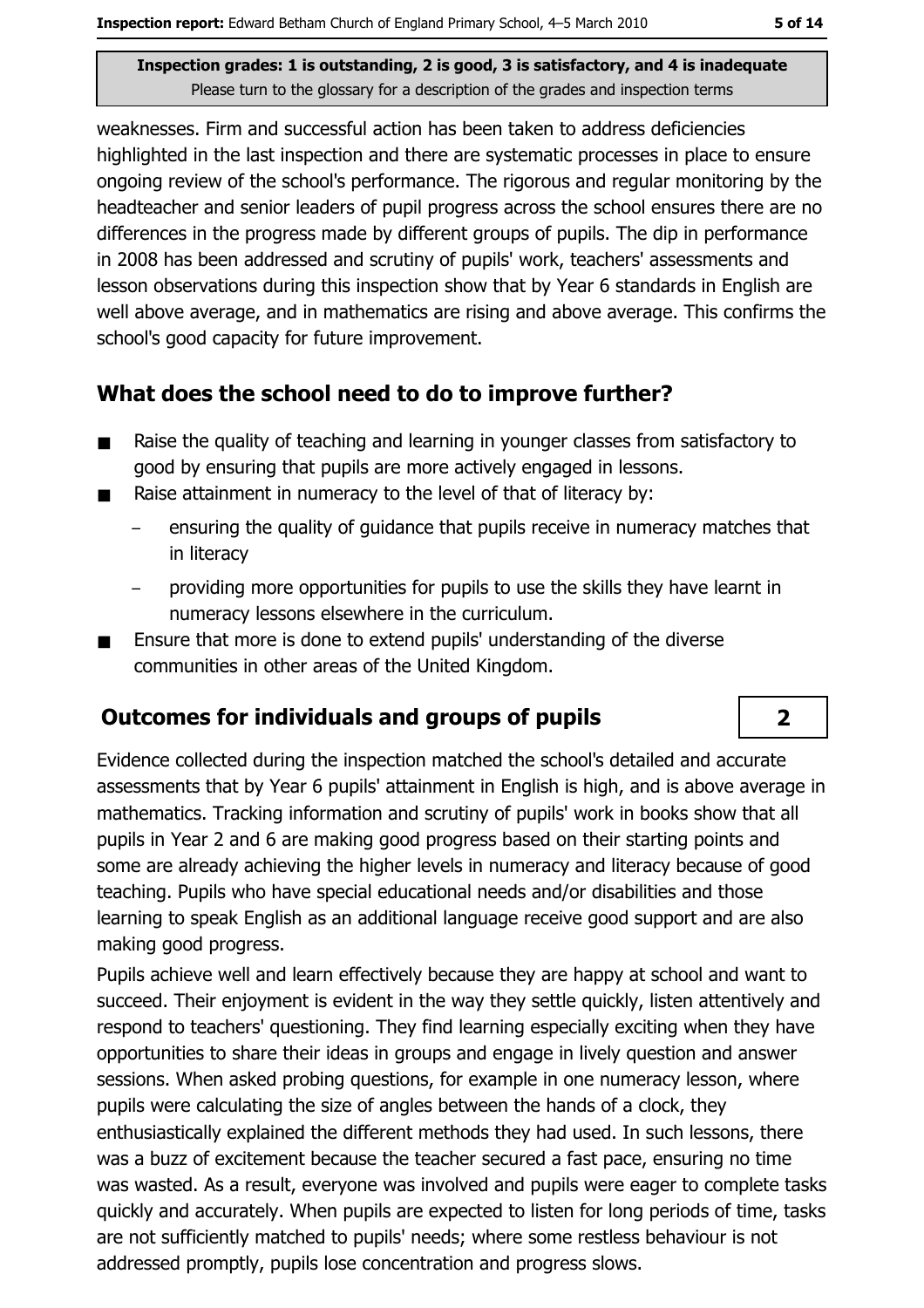Pupils have good relationships with their teachers and each other. They are confident that there is always a trusted adult who will listen to any concern they may have and that it will be dealt with promptly. They show respect for others and each other's beliefs and listen respectfully; this is especially evident during acts of worship. Pupils show a good knowledge of how to eat healthily and older pupils are involved in running a break-time fruit trolley.

Pupils eagerly take on responsibilities in the school community. Members of the school council are adamant that they have a role to play in improving the school community. One recent example was the improvement to security through adaptation of the school gate of the upper school. There are fewer formal opportunities for younger pupils to impact on the life of the school as membership to the school council is limited to older pupils. Pupils support others who are less fortunate than themselves by raising money for a number of charities. They are active participants in the local church and linked to a school in Mozambique but are less involved in their immediate geographical community and have limited experience of rural British communities.

These are the grades for pupils' outcomes

| Pupils' achievement and the extent to which they enjoy their learning                                                     |                         |
|---------------------------------------------------------------------------------------------------------------------------|-------------------------|
| Taking into account:<br>Pupils' attainment <sup>1</sup>                                                                   | 2                       |
| The quality of pupils' learning and their progress                                                                        | $\mathcal{P}$           |
| The quality of learning for pupils with special educational needs and/or<br>disabilities and their progress               | $\overline{2}$          |
| The extent to which pupils feel safe                                                                                      | 2                       |
| <b>Pupils' behaviour</b>                                                                                                  | $\overline{\mathbf{2}}$ |
| The extent to which pupils adopt healthy lifestyles                                                                       | $\overline{\mathbf{2}}$ |
| The extent to which pupils contribute to the school and wider community                                                   | $\overline{\mathbf{2}}$ |
| The extent to which pupils develop workplace and other skills that will<br>contribute to their future economic well-being | $\overline{\mathbf{2}}$ |
| Taking into account:<br>Pupils' attendance <sup>1</sup>                                                                   | $\mathcal{P}$           |
| The extent of pupils' spiritual, moral, social and cultural development                                                   | 2                       |

### How effective is the provision?

The grades for attainment and attendance are: 1 is high; 2 is above average; 3 is broadly average; and 4 is low.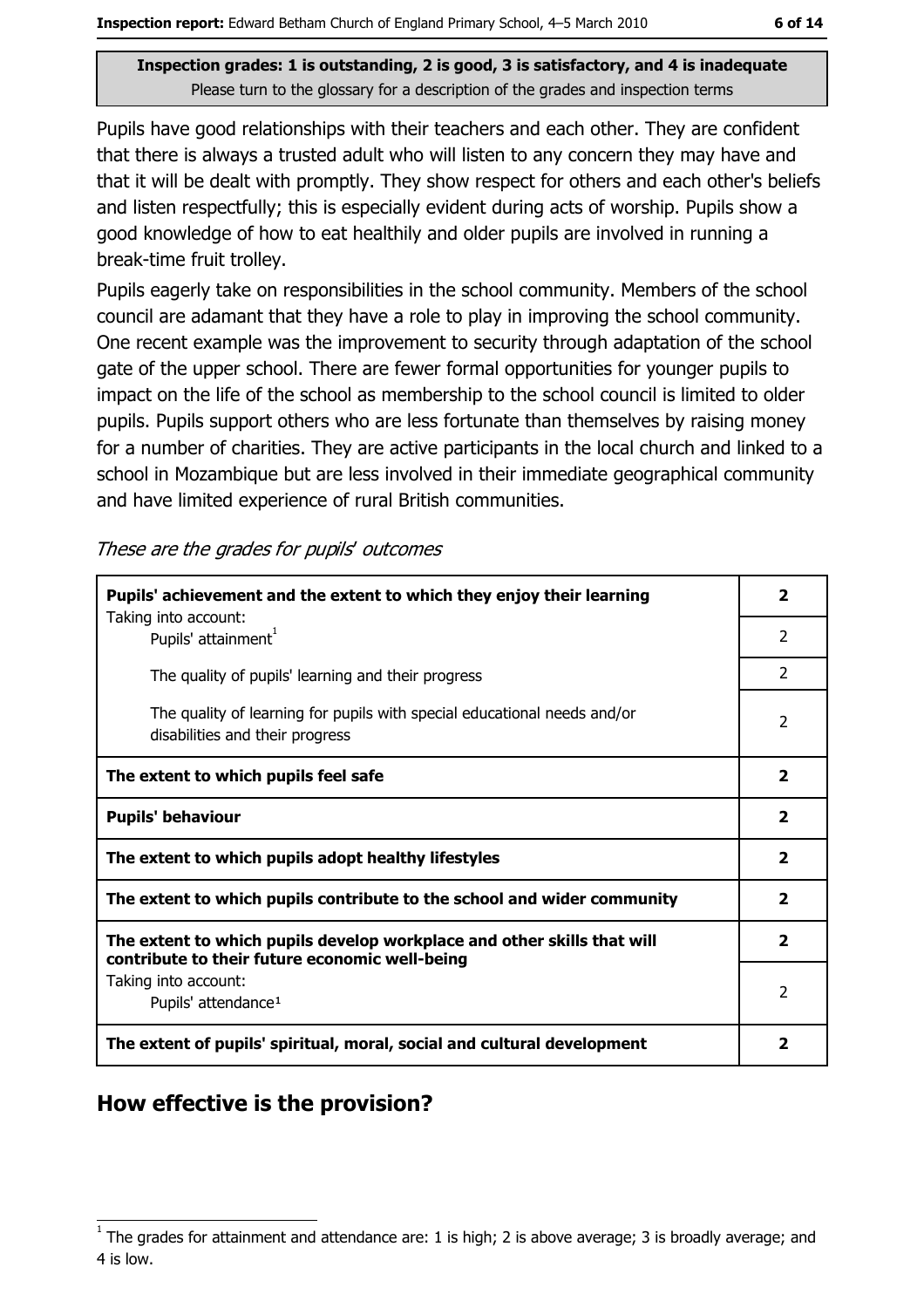Teachers routinely share the learning objectives at the beginning of lessons and make clear what pupils must do in order to reach those objectives by the end of each session. There are good opportunities, especially in literacy, for pupils to review their previous learning, checking their own and each other's progress. Those who need additional support with language, literacy or numeracy receive effective help from learning support assistants. Assessment information is mostly used well to ensure that work is carefully matched to pupils' individual needs. Marking against pupils' targets helps pupils understand exactly what they need to do to improve their work in literacy. However, this is not as effective in other subjects, notably in numeracy.

The curriculum promotes good academic progress and personal development. The school is beginning to make links across the curriculum, including themed events and activities. Strong emphasis is placed on developing pupils' literacy skills, contributing to above average attainment. Extended periods for pupils to practise their writing and has effectively integrated literacy into other parts of the curriculum, leading to accelerated progress in writing. For example, in one religious education lesson, pupils were using their knowledge of Palm Sunday to write an acrostic poem. Additional time is provided within the curriculum for all pupils to improve their basic number skills but it is too soon to see the impact of this work on pupils' attainment in numeracy.

Information and communication technology (ICT) is used well to support learning and a broad range of opportunities are provided for pupils to develop their own ICT skills to a high level. For example, Year 6 pupils are currently developing their film editing skills and Year 5 pupils have recently used presentation software to present to a large adult audience. Visits and visitors enhance the curriculum and there is sufficient time for physical activity. There is limited opportunity for pupils to extend their participation in enrichment activities beyond the school day.

| The quality of teaching                                                                                    |  |
|------------------------------------------------------------------------------------------------------------|--|
| Taking into account:<br>The use of assessment to support learning                                          |  |
| The extent to which the curriculum meets pupils' needs, including, where<br>relevant, through partnerships |  |
| The effectiveness of care, guidance and support                                                            |  |

These are the grades for the quality of provision

### How effective are leadership and management?

School leaders and governors are ambitious for their pupils and want them to do as well as they can. They promote a strong sense of community within the school and all are made to feel welcome, whatever their background or beliefs. The impact of policies to promote equality is monitored and regularly reviewed. All pupils receive the help they need to achieve challenging targets. The headteacher, ably supported by the deputy headteacher, keeps all aspects of the school under review. Close monitoring of teaching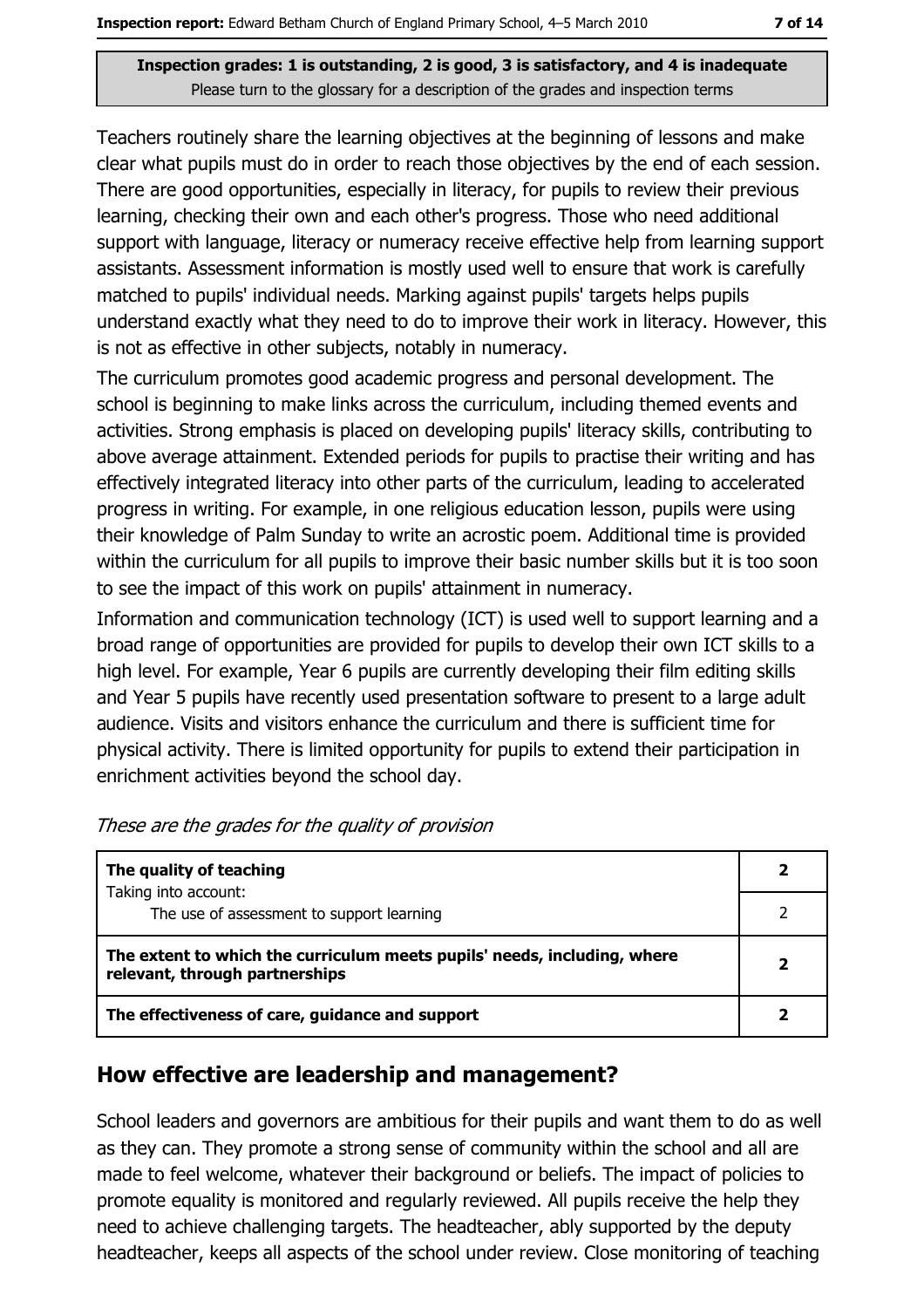and pupil progress mean that leaders have a clear understanding of what is going well and where improvements are needed, and this is shared effectively with staff. This has brought about significant improvements in the teaching of writing and is beginning to show improvements in the teaching of numeracy. Safeguarding measures are rigorous and follow statutory guidance. They are regularly reviewed, making a significant contribution to the strong sense of security that pupils feel.

The school involves parents and carers well in supporting their children's learning. School leaders promote community cohesion very effectively within the school and through international links but links with communities in other areas of this country are less well developed.

| The effectiveness of leadership and management in embedding ambition and<br>driving improvement                                                                     | $\overline{\mathbf{2}}$ |
|---------------------------------------------------------------------------------------------------------------------------------------------------------------------|-------------------------|
| Taking into account:<br>The leadership and management of teaching and learning                                                                                      | $\overline{2}$          |
| The effectiveness of the governing body in challenging and supporting the<br>school so that weaknesses are tackled decisively and statutory responsibilities<br>met | 2                       |
| The effectiveness of the school's engagement with parents and carers                                                                                                | 2                       |
| The effectiveness of partnerships in promoting learning and well-being                                                                                              | $\overline{\mathbf{2}}$ |
| The effectiveness with which the school promotes equality of opportunity and<br>tackles discrimination                                                              | $\overline{\mathbf{2}}$ |
| The effectiveness of safeguarding procedures                                                                                                                        | $\overline{\mathbf{2}}$ |
| The effectiveness with which the school promotes community cohesion                                                                                                 | 3                       |
| The effectiveness with which the school deploys resources to achieve<br>value for money                                                                             | 2                       |

These are the grades for leadership and management

# **Early Years Foundation Stage**

Leaders make an early start in developing effective relationships with parents and carers by visiting children at home before they start school. This helps children to settle quickly. Children's attainment on entry is variable from below that usually expected to broadly typical for three-year-olds. The school's assessment data show that children make good progress across the Early Years Foundation Stage so that they enter Year 1 with broadly average levels of attainment.

Relationships between adults and children are good, helping children to feel safe and thoroughly enjoy their learning. Children cooperate well with each other because adults reinforce positive messages about sharing. The Nursery has good outdoor provision, enabling children to choose from a range of activities, including planting and watering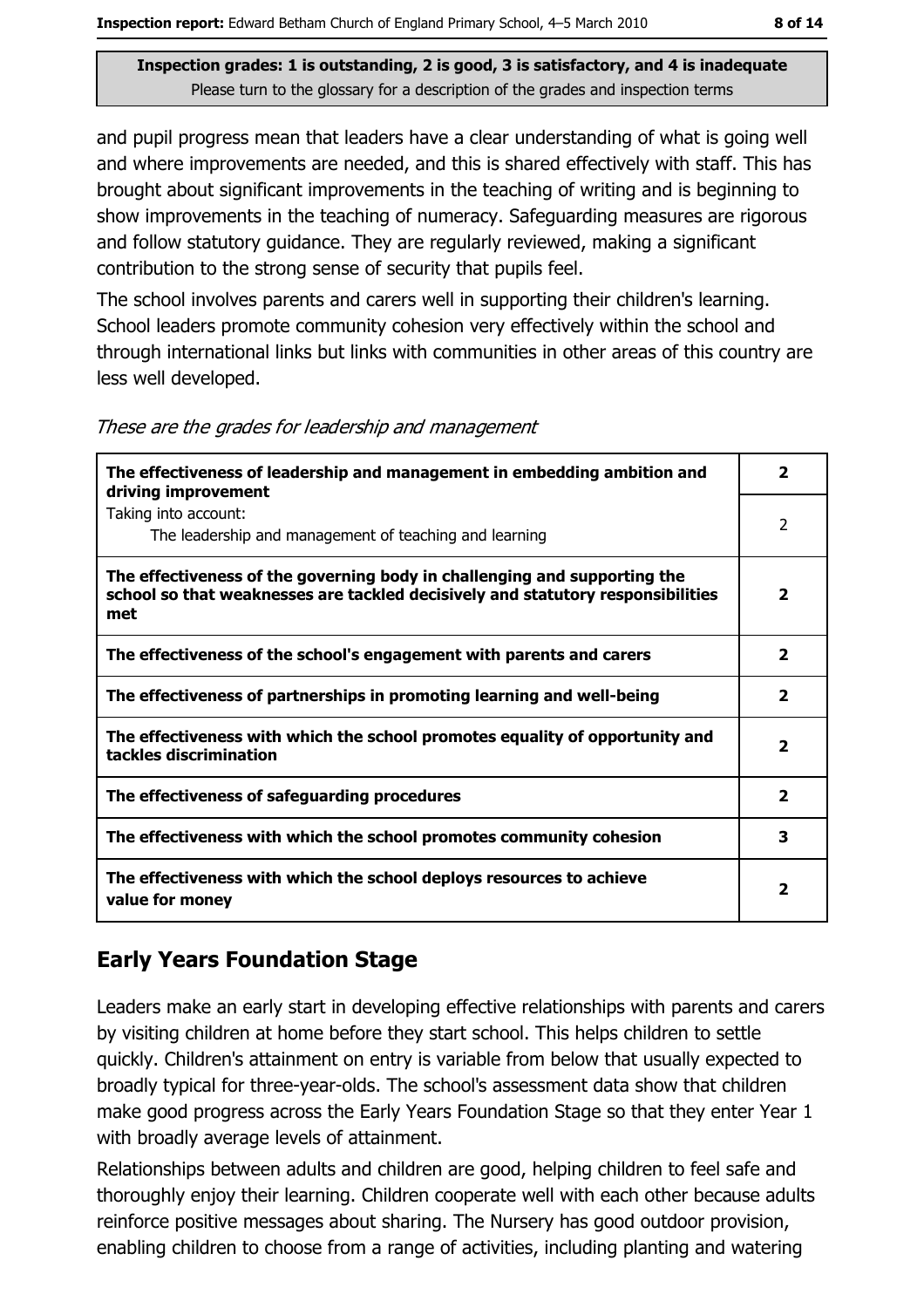seeds in their garden to making models in a large covered area. Effective use is made of the more limited outdoor space in Reception, together with the indoor areas which are both well resourced to provide a wide range of stimulating activities. Monitoring of children's learning and progress is accurate and activities planned to focus on developing children's social, communication and number skills support children to learn and develop well.

These are the grades for the Early Years Foundation Stage

| <b>Overall effectiveness of the Early Years Foundation Stage</b>                             |  |
|----------------------------------------------------------------------------------------------|--|
| Taking into account:<br>Outcomes for children in the Early Years Foundation Stage            |  |
| The quality of provision in the Early Years Foundation Stage                                 |  |
| The effectiveness of leadership and management of the Early Years<br><b>Foundation Stage</b> |  |

## **Views of parents and carers**

Parents are almost unanimously delighted with all aspects of the school's work. They feel that their children are well looked after, are happy and enjoy their learning. Parents' views are typically summed up in the following comment, 'I am pleased with all aspects of the school and both of my children are very happy and doing well. The teachers provide support and valuable feedback at all times'. Inspectors found this generally to be the case.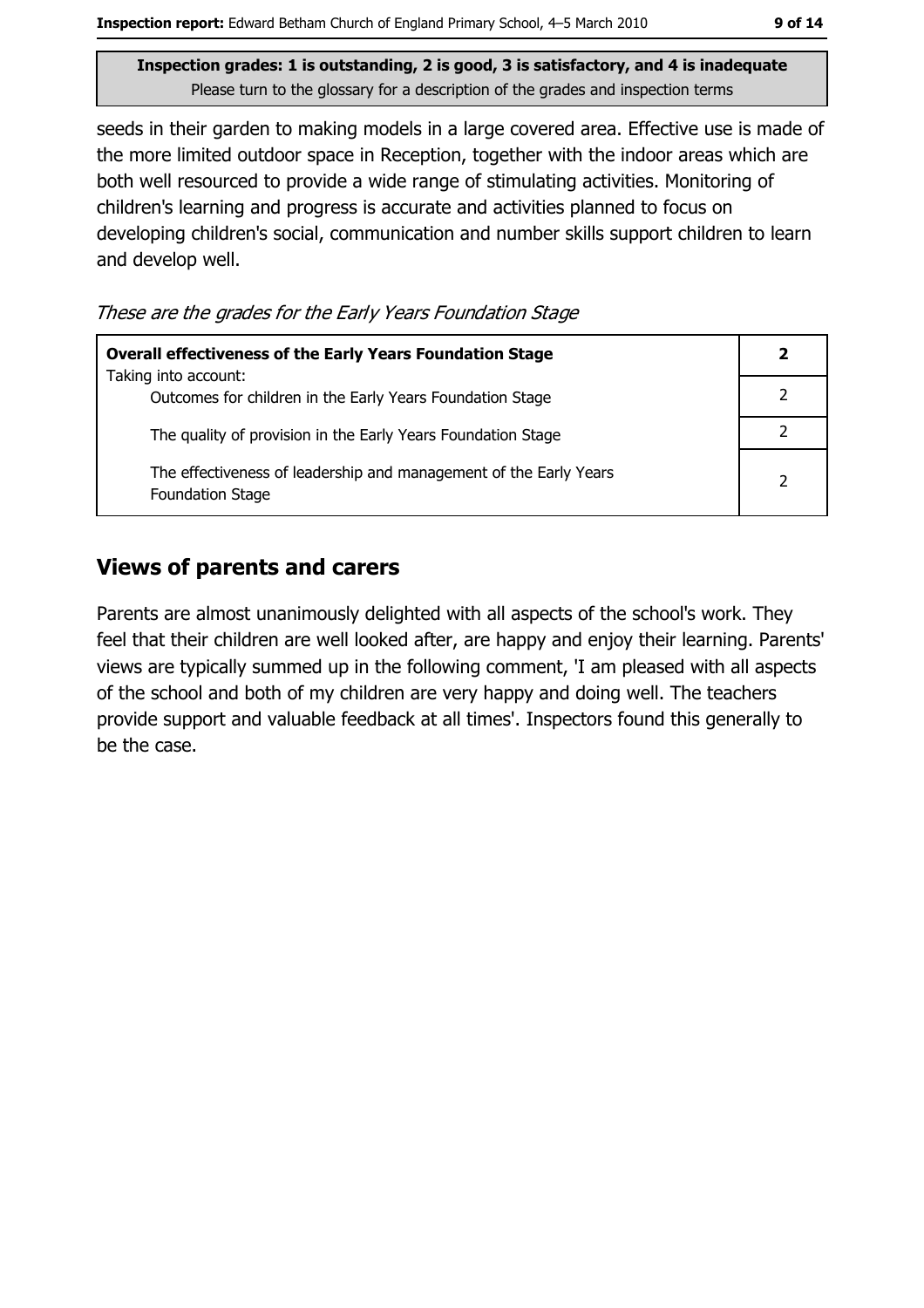#### Responses from parents and carers to Ofsted's questionnaire

Ofsted invited all the registered parents and carers of pupils registered at Edward Betham Church of England Primary School to complete a questionnaire about their views of the school.

In the questionnaire, parents and carers were asked to record how strongly they agreed with 13 statements about the school.

The inspection team received 74 completed questionnaires by the end of the on-site inspection. In total, there are 462 pupils registered at the school.

| <b>Statements</b>                                                                                                                                                                                                                                       | <b>Strongly</b><br><b>Agree</b> |               | <b>Agree</b> |               | <b>Disagree</b> |               | <b>Strongly</b><br>disagree |               |
|---------------------------------------------------------------------------------------------------------------------------------------------------------------------------------------------------------------------------------------------------------|---------------------------------|---------------|--------------|---------------|-----------------|---------------|-----------------------------|---------------|
|                                                                                                                                                                                                                                                         | <b>Total</b>                    | $\frac{1}{2}$ | <b>Total</b> | $\frac{0}{0}$ | <b>Total</b>    | $\frac{1}{2}$ | <b>Total</b>                | $\frac{1}{2}$ |
| My child enjoys school                                                                                                                                                                                                                                  | 51                              | 69            | 22           | 30            | 0               | 0             | $\Omega$                    | 0             |
| The school keeps my child<br>safe                                                                                                                                                                                                                       | 59                              | 80            | 14           | 19            | $\mathbf 0$     | 0             | $\mathbf{0}$                | 0             |
| The school informs me<br>about my child's progress                                                                                                                                                                                                      | 43                              | 58            | 31           | 42            | $\mathbf 0$     | 0             | 0                           | 0             |
| My child is making enough<br>progress at this school                                                                                                                                                                                                    | 47                              | 64            | 24           | 32            | 3               | 4             | 0                           | 0             |
| The teaching is good at this<br>school                                                                                                                                                                                                                  | 51                              | 69            | 21           | 28            | $\mathbf{1}$    | $\mathbf{1}$  | 0                           | 0             |
| The school helps me to<br>support my child's learning                                                                                                                                                                                                   | 44                              | 59            | 29           | 39            | $\mathbf 0$     | 0             | 0                           | 0             |
| The school helps my child to<br>have a healthy lifestyle                                                                                                                                                                                                | 45                              | 61            | 27           | 36            | $\mathbf 0$     | $\mathbf{1}$  | 0                           | 0             |
| The school makes sure that<br>my child is well prepared for<br>the future (for example<br>changing year group,<br>changing school, and for<br>children who are finishing<br>school, entering further or<br>higher education, or<br>entering employment) | 38                              | 51            | 33           | 45            | $\mathbf 0$     | 0             | 0                           | 0             |
| The school meets my child's<br>particular needs                                                                                                                                                                                                         | 40                              | 54            | 32           | 43            | $\overline{2}$  | 3             | 0                           | 0             |
| The school deals effectively<br>with unacceptable behaviour                                                                                                                                                                                             | 41                              | 55            | 29           | 39            | 3               | 4             | 0                           | 0             |
| The school takes account of<br>my suggestions and<br>concerns                                                                                                                                                                                           | 37                              | 50            | 32           | 43            | $\mathbf{1}$    | $\mathbf{1}$  | 0                           | 0             |
| The school is led and<br>managed effectively                                                                                                                                                                                                            | 51                              | 69            | 21           | 28            | $\mathbf{1}$    | $\mathbf{1}$  | 0                           | $\mathbf 0$   |
| Overall, I am happy with my<br>child's experience at this<br>school                                                                                                                                                                                     | 55                              | 74            | 18           | 24            | $\mathbf{1}$    | $\mathbf{1}$  | $\mathbf 0$                 | 0             |

The table above summarises the responses that parents and carers made to each statement. The percentages indicate the proportion of parents and carers giving that response out of the total number of completed questionnaires. Where one or more parents and carers chose not to answer a particular question, the percentages will not add up to 100%.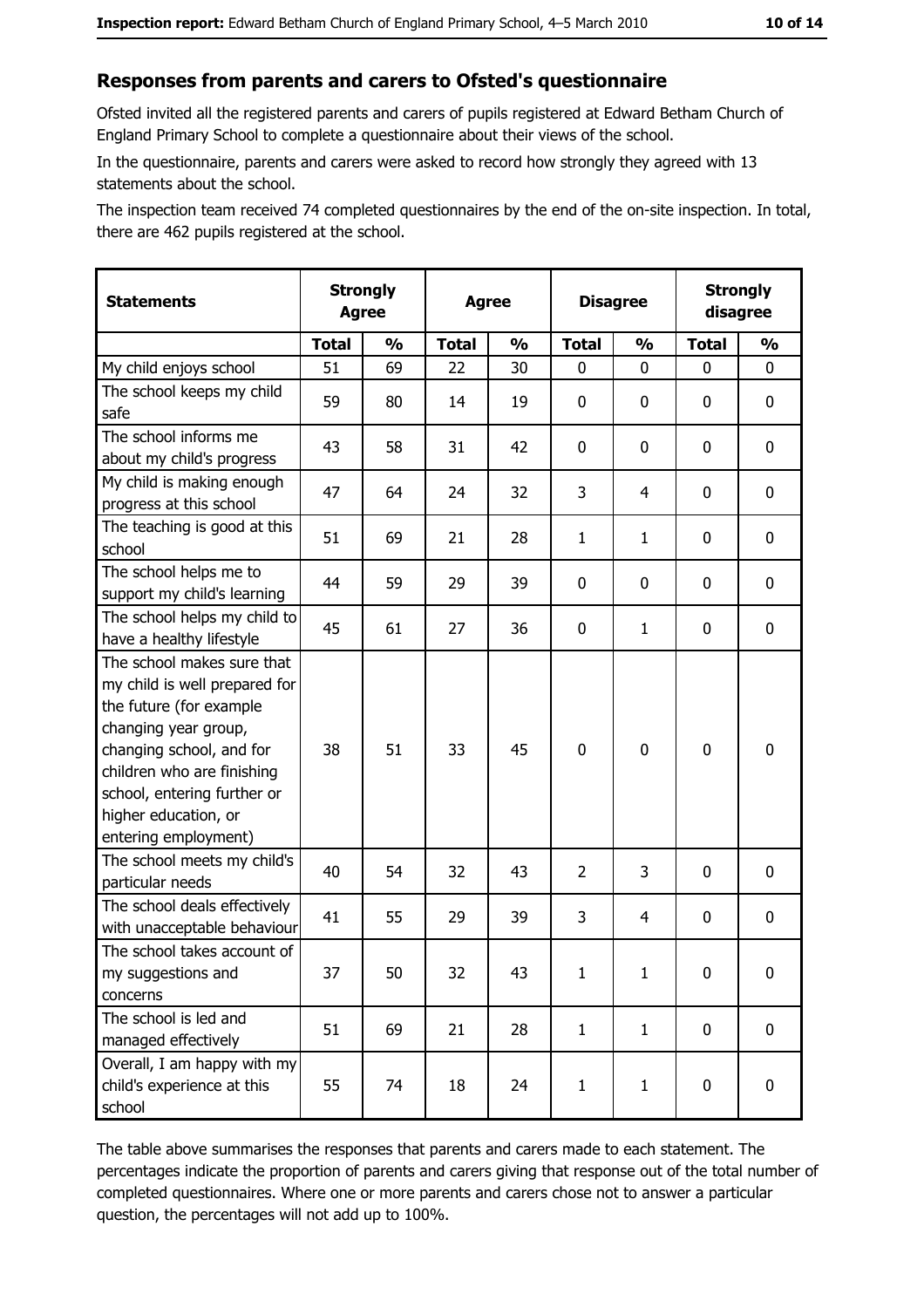# Glossary

| Grade   | <b>Judgement</b> | <b>Description</b>                                                                                                                                                                                                               |
|---------|------------------|----------------------------------------------------------------------------------------------------------------------------------------------------------------------------------------------------------------------------------|
| Grade 1 | Outstanding      | These features are highly effective. An oustanding<br>school provides exceptionally well for its pupils' needs.                                                                                                                  |
| Grade 2 | Good             | These are very positive features of a school. A school<br>that is good is serving its pupils well.                                                                                                                               |
| Grade 3 | Satisfactory     | These features are of reasonable quality. A satisfactory<br>school is providing adequately for its pupils.                                                                                                                       |
| Grade 4 | Inadequate       | These features are not of an acceptable standard. An<br>inadequate school needs to make significant<br>improvement in order to meet the needs of its pupils.<br>Ofsted inspectors will make further visits until it<br>improves. |

# What inspection judgements mean

### Overall effectiveness of schools inspected between September 2007 and July 2008

|                       | Overall effectiveness judgement (percentage of<br>schools) |      |                     |                   |
|-----------------------|------------------------------------------------------------|------|---------------------|-------------------|
| <b>Type of school</b> | <b>Outstanding</b>                                         | Good | <b>Satisfactory</b> | <b>Inadequate</b> |
| Nursery schools       | 39                                                         | 58   | 3                   | 0                 |
| Primary schools       | 13                                                         | 50   | 33                  | 4                 |
| Secondary schools     | 17                                                         | 40   | 34                  | 9                 |
| Sixth forms           | 18                                                         | 43   | 37                  | $\overline{2}$    |
| Special schools       | 26                                                         | 54   | 18                  | $\overline{2}$    |
| Pupil referral units  | 7                                                          | 55   | 30                  | 7                 |
| All schools           | 15                                                         | 49   | 32                  | 5                 |

New school inspection arrangements were introduced on 1 September 2009. This means that inspectors now make some additional judgements that were not made previously.

The data in the table above were reported in The Annual Report of Her Majesty's Chief Inspector of Education, Children's Services and Skills 2007/08.

Percentages are rounded and do not always add exactly to 100. Secondary school figures include those that have sixth forms, and sixth form figures include only the data specifically for sixth form inspection judgements.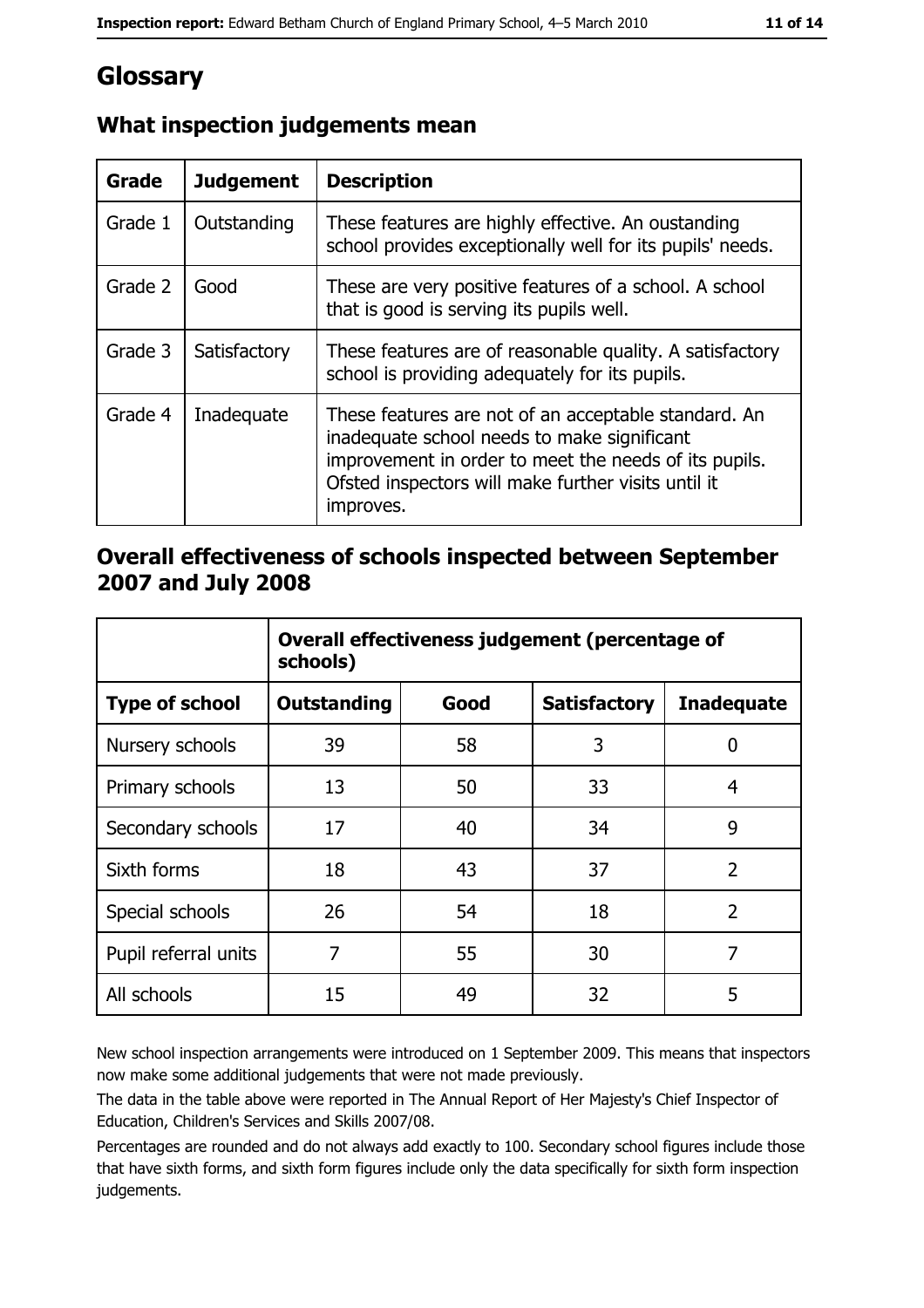# **Common terminology used by inspectors**

| Achievement:                  | the progress and success of a pupil in<br>their learning, development or training.                                                                                                                                                                                                                           |
|-------------------------------|--------------------------------------------------------------------------------------------------------------------------------------------------------------------------------------------------------------------------------------------------------------------------------------------------------------|
| Attainment:                   | the standard of the pupils' work shown by<br>test and examination results and in<br>lessons.                                                                                                                                                                                                                 |
| Capacity to improve:          | the proven ability of the school to<br>continue improving. Inspectors base this<br>judgement on what the school has<br>accomplished so far and on the quality of<br>its systems to maintain improvement.                                                                                                     |
| Leadership and management:    | the contribution of all the staff with<br>responsibilities, not just the headteacher,<br>to identifying priorities, directing and<br>motivating staff and running the school.                                                                                                                                |
| Learning:                     | how well pupils acquire knowledge,<br>develop their understanding, learn and<br>practise skills and are developing their<br>competence as learners.                                                                                                                                                          |
| <b>Overall effectiveness:</b> | inspectors form a judgement on a school's<br>overall effectiveness based on the findings<br>from their inspection of the school. The<br>following judgements, in particular,<br>influence what the overall effectiveness<br>judgement will be.                                                               |
|                               | The school's capacity for sustained<br>improvement.<br>Outcomes for individuals and groups<br>of pupils.<br>The quality of teaching.<br>The extent to which the curriculum<br>meets pupil's needs, including where<br>relevant, through partnerships.<br>The effectiveness of care, guidance<br>and support. |
| Progress:                     | the rate at which pupils are learning in<br>lessons and over longer periods of time. It<br>is often measured by comparing the<br>pupils' attainment at the end of a key<br>stage with their attainment when they<br>started.                                                                                 |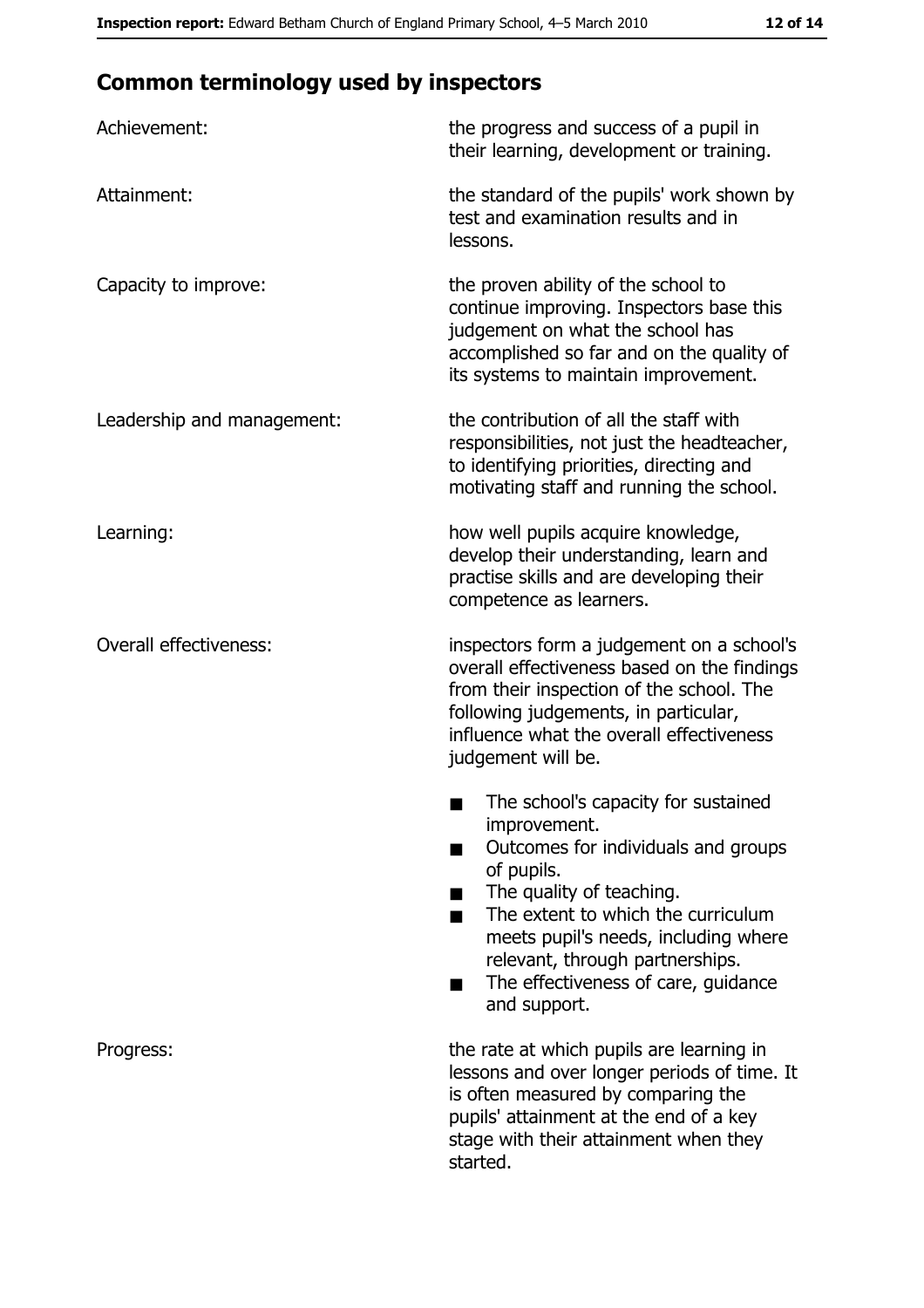This letter is provided for the school, parents and carers to share with their children. It describes Ofsted's main findings from the inspection of their school.



8 March 2010

Dear Pupils

Inspection of Edward Betham Church of England Primary School, Greenford UB6 9JU Thank you for being so polite and welcoming when we visited your school recently. We really enjoyed meeting and talking to you. You said you are proud of your school, feel safe and enjoy coming to school. You especially appreciate your teachers who you say help you to learn. Your parents are also pleased with the school.

We found Edward Betham to be a good school. Your headteacher and staff work hard together to help you to do well and they know what needs improving. You make good progress in most classes and by the time you leave school you are achieving standards that are well above average in literacy and above average in numeracy. You are keen to do well, get on well with each other and enjoy helping the school to run smoothly. You have a very good understanding of how to keep yourselves safe on the internet.

While a number of things are good in the school, to make it even better we have asked the headteacher, other staff and governors to do the following to improve your school:

- improve teaching in some classes so that you can make even faster progress
- help you to achieve in numeracy as highly as you do in literacy by giving you better  $\blacksquare$ quidance on how to improve and by giving you more opportunities in other lessons to practise your numeracy skills
- provide more opportunities for you to learn about others from different areas and backgrounds in the United Kingdom.

You can help your teachers by continuing to listen well in lessons, behaving responsibly and working as hard as you can.

Yours sincerely Sarah Conway

Lead inspector